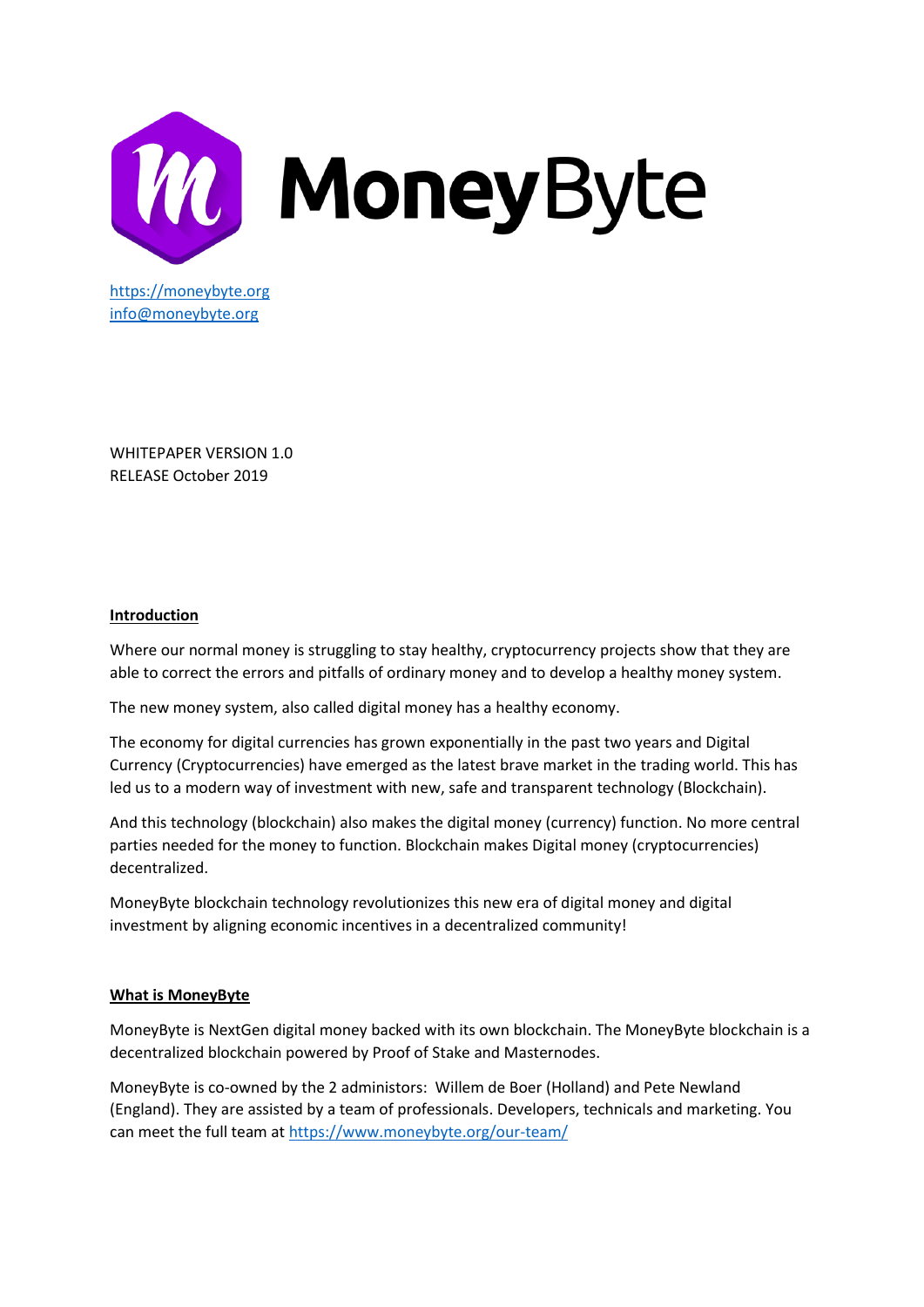## **Our Vision and Mission**

We see our current monetary system malfunctioning, hence why we believe in the alternative monetary system. The system of digital money, cryptocurrencies.

Our vision is that this new system, this digital money, will fill the gap that is created by the malfunctioning of the monetary system.

Our mission is to let MoneyBytes jump into that gap and our two main goals within this mission are: 1. To position MoneyByte as a widely used digital payment method

2. Position MoneyByte as a digital investment vehicle.

## **MoneyByte Blockchain**

In the blockchain and cryptocurrency industry we want to become one of the most important providers in order to ultimately achieve our main goals (digital payment and digital investing)!

Our blockchain technology allows our coin to be used as very fast transaction and payments facilitator. MoneyByte blockchain creates larger transaction capacity with a faster speed than other cryptocurrencies (for example Bitcoin or Litecoin). Also our blockchain delivers much lower transaction fees.

Although the main goals of MoneyByte are payments and investings, our blockchain technology has the possibility for store of value. Store of value requires fungibility, security, privacy, efficiency, low inflation and decentralization. And the MoneyByte blockchain delivers those.

### **The MoneyByte COIN**

- ◆ Name: MoneyByte
- ◆ Ticker: MON
- ◆ Type: PoS + Masternodes
- ◆ Algo: Neoscrypt
- ◆ Features: Instant Send, privacy and masternode support
- ◆ Coin Supply: 32.22 Million
- ◆ Reward Distribution: 30% POS 70% MN
- ◆ Block Reward: 2.3 MON (reducing proposals every 2 year)
- ◆ Block Time average: 60 seconds
- ◆ Masternode Collateral: 50000 MON
- ◆ Pre-mine 5 million, **no ICO**

◆ Premine: used for swapping BitcoinMonster into MoneyByte. BitcoinMonster supply during swap was 5 million, so all 5 million of pre-mine is used for the swap! All coins are distributed!